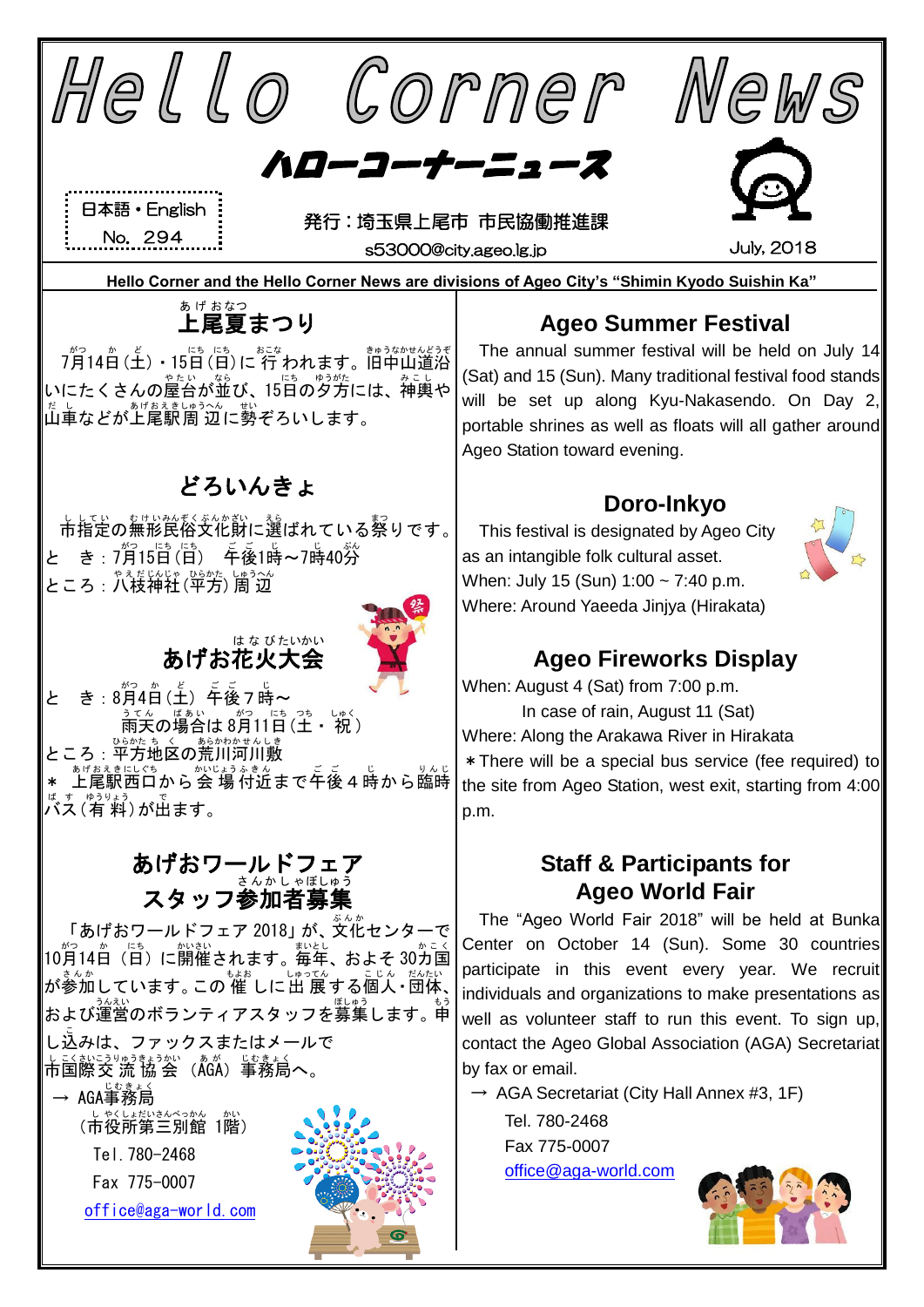# こ<sub>そだ、せだいほうかっしぇん</sub><br>子育て世代包括支援センター

にんしんきゃくこそだてまだい。<br>妊娠期から子育て期まで切れ自なく子育て世代を しぇ。<br>支援するため、上尾市は東保健センターと子ども しぇんゕ゠゠゠゠゠゠ゖゖほぅゃっしぇん<br>支援課に「子育て世代包括支援センター」を開設しま した。

## <sub>ぼ しけんこうでもょう</sub><br>母子健康手帳の交付

<u>いしん。どもしています</u>。<br>妊娠の届け出を受理し、母子健康手帳を交付します。<sup>1</sup> その際、母子保健コーディネーターが相談に応じると ともに、必要な情 報を提 供します。

## にんしん ままる。こそだ**て期の相談**<br>**妊娠 - 出 産 - 子育て期の相談**

<sub>ぼしほけん</sub><br>母子保健コーディネーターや子育て支援コーディ ネーターが、妊娠・出 産・子育てに関する相談に応じ ます。地区担当保健師や関係機関と連携しながら、 でんゎ<br>電話や訪問による相談も 行 っています。

・<sup>改しほけん</sup><br>・東保健センター(緑 丘 2-1-27) 平日 へいじつ 午前 ごぜん 8時 じ 30分 ぷん ~午後 ご ご 5時 じ Tel.774-1414 / Fax 774-8188 ・ <sup>こ</sup>とも支援課(市役所 5階) 〜、。。<br>平日および土曜日 <sub>こぜん じ</sub><br>午前8時30分~午後5時 (正午 しょうご ~午後 ご ご 1時 じ を除 のぞ く)



Tel.775-5294 / Fax 774-5342

# <u>こうこうしんがく</u><br>高校進学ガイダンス

と き: 8月4日(土) 年後1時30労~4時30労 ところ:ソニックシティビル4階 かい 市民 しみん ホール (大宮駅西口徒歩5分)

まんか <u>めいまう</u><br>参加費:無料

申 もうし 込 こ み:名前 なまえ 、電話番号 でんわばんごう 、学年 がくねん 、出 身 しゅっしん 国 こく 、通訳 つうやく が必要 ひつよう ゕ、一緒に来る人の数を、7月25日(水)まで に埼玉県国際 交 流 協 会 ヘファックスかメ ールで送ってください。

\* 英語、中国語、スペイン語、ポルトガル語、タガロ <u>ク語、やさしい日本語で通訳しますが、通訳がつけら</u> れない<sup>場合</sup>もありますのでご 了 承 ください。

→ 埼玉県国際交 流 協会

Tel 048-833-2992 Fax 048-833-3291

[jigyo@sia1.jp](mailto:jigyo@sia1.jp)



## **Comprehensive Support Center for Child-raising Generations**

 Ageo-shi established the "Comprehensive Support Center for Child-raising Generations" at Higashi Hoken Center and Kodomoshien-ka, in order to offer childraising families seamless support from pregnancy through child-raising years.

Issuance of Maternal and Child Health Handbook

You can submit your pregnancy notice and receive your Boshi Kenkou Techo (Maternal and Child Health Handbook) at the Support Center. At the same time, you can receive counselling service from the Maternal and Child Health Coordinator and obtain helpful information as well.

Counselling on Pregnancy, Childbirth & Child-raising

 The Maternal and Child Health Coordinator and the Child-raising Support Coordinator will offer you counselling on pregnancy, childbirth and child-raising. The public nurse in charge of your region will call and/or visit you to offer counselling, in collaboration with relevant organizations.

・Higashi Hoken Center

(East Health Center, Midorigaoka 2-1-27) 8:30 a.m. ~ 5:00 p.m. on weekdays Tel.774-1414 / Fax 774-8188

・Kodomoshien-ka

(Child Support Section, 5F of City Hall) 8:30 a.m.  $\sim$  5:00 p.m. (excluding noon~ 1:00 p.m.) on weekdays and Saturdays

 Tel. 775-5294 Fax 774-5342



### **Guidance for Admission to High School**

When: August 4 (Sat), 1:30 ~ 4:30 p.m. Where: Sonic City 4F, Civic Hall

(5 min. walk from Omiya Station, west exit) Cost: Free

Application: Send the following information to the Saitama International Association (SIA) by fax or email, no later than July 25 (Wed): name, phone number, grade, nationality, whether or not you will need an interpreter and number of persons accompanying you.

\* Interpretation service is available for English, Chinese, Spanish, Portuguese, Tagalog and easy-tounderstand Japanese. However, please note that interpreters will be arranged subject to availability.

 $\rightarrow$  SIA

Tel. 048-833-2992 / Fax 048-833-3291 [jigyo@sia1.jp](mailto:jigyo@sia1.jp)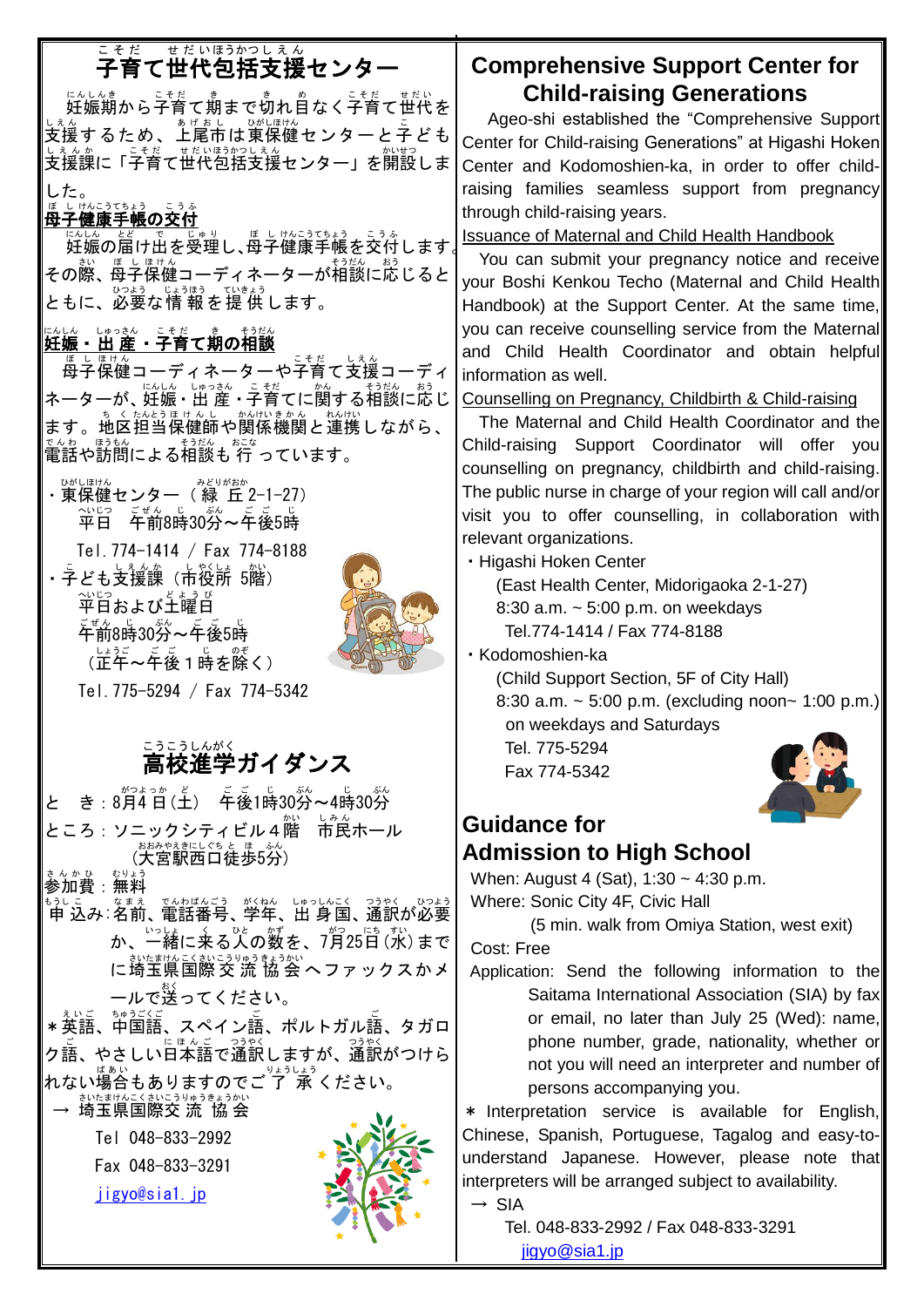#### 熱中症 <mark>ねっちゅ</mark>うしょう

まもん<br>気温が 35度を超えると 熱 中 症 とみられる 症 状 ─ ≛ゅうきゅうはそう。<br>で 救 急 搬送される人が急 増します。家の中でじっ としていても、室温や湿度が高いために熱 中 症にな る場合 ばあい がありますので、注意 ちゅうい が必要 ひつよう です。

ねっちゅうしょう ぼう すいぶん こう こうかてき 。|<br>|熱 中 症 予防は水分の小まめな補給が効果的です。| 。<sub>。。。。</sub><br>普段は、水やお茶で構いませんが、汗を大 量にかい た<sup>5</sup><br>た時にはスポーツドリンクなどを活用しましょう。

#### 特定 健 診 とくていけんしん

<u>ょくていたしょ</u><br>特定健診の実施期間は、10月31日 (水) までです。こ <sub>の健診は国民健康保険に加入している 40~74歳の方</sub> が対 象 たいしょう で、無料 むりょう で受 う けられます。対象者 たいしょうしゃ には受診券 じゅしんけん が送 おく られています。受診 じゅしん には受診券 じゅしんけん が必要 ひつよう ですので、 、。<br>失くした人は保険年金課にお問い合わせください。 じゅしんけん さいこうふ<br>受診券を再交付します。期間の 終 了 間際は医療機関 *○*混雑が予想されます。受診がまだ済んでない人は早 。<br>めに受診しましょう。

→ 保険年金課(市役所 1階)

Tel.782-6494

Fax 775-9827



<sub>は、むしゃ、たんも、の募集は年に 4回あり、次回は<br>県営住 宅 (団地) の募集は年に 4回あり、次回は</sub> フ<sup>\*;</sup>?でき、。<br>7月です。外国籍の方でも、有効なビザがあり住 民 ジジ<br>登録をして、一定の要件を備えていれば、これらの たんち ……<br>団地に申し込みができます。申し込みの案内書 (無料) | は、7月1日から市役所1階の総合案内所にあります。 。<br>申し込みの締め切りは 7月21日です。なお、子育て・ <u>いへんまたいも</u><br>若 年世帯向けの住 宅はいつでも募集しています。

#### 飼育 体験 教 室 しい くたいけんきょうしつ

|         | か きん<br>がつ<br>にち げつ<br>がつ<br>へいじつ<br>き: 7月23日 (月) ~8月24日 (金)<br>の平日                             |  |
|---------|-------------------------------------------------------------------------------------------------|--|
|         | ぷん<br>ごぜん じ<br>午前9時~10時30分<br>まるやまこうえんしょうどうぶつ<br> ところ:丸山公園小動物コーナー<br> 内 容:動物のえさ作り、えさやり、そうじなどの飼育 |  |
| な対び定ぶ服き | しょうがくせい<br><sub>具:各</sub> 百5組(先着<br>順<br>ながぐつ<br>褰 : 汚れてもいい<br>長靴<br> 持ち物:タオル、飲み物               |  |

## **Heat Stroke**

 With temperature exceeding 35℃, the number of people who are taken to hospital by ambulance due to heat stroke sharply increases. Even when you are indoors doing nothing, you may suffer from heat stroke if the room temperature and humidity get high. So be careful!

Drinking adequate liquids is the most effective way to prevent heat stroke. Drinking water or tea is usually enough to stay hydrated, however, after heavy sweating, it's recommended to drink sports drinks.

## **Medical Exam for Metabolic Syndrome**

Please note that the period for receiving this medical exam will end on October 31(Wed). People who are aged between 40 and 74 and have National Health Insurance are eligible to receive this exam, free of charge. Coupons for the exam have been sent out to eligible residents. You need to present the coupon when having the exam. If you have lost it, contact Hoken-nenkin-ka to have it reissued. Medical institutions are expected to be crowded toward the end of the exam period, so if you have not yet had the exam, you're encouraged to do so as early as possible.

→ Hoken-nenkin-ka (National Health Insurance and Pension Section, 1F of City Hall)

Tel. 782-6494 / Fax 775-9827

### **Prefectural Housing Complex**

Applications for the prefectural housing complex (Danchi) are accepted 4 times a year. The next application month is July. Non-Japanese residents who have a proper visa and have registered with their local municipality are allowed to apply for these danchi if they satisfy the specified requirements. Application guidebooks (free) will become available on July 1 at the information desk on 1F of City Hall. The deadline for application is July 21. Please note: applications for the housing complex for families with small children and young couples are accepted at any time.

## **Animal Care Experience Class**

When: July 23 (Mon) ~ August 24 (Fri) 9:00 ~ 10:30 a.m. on weekdays

Where: Small Animals' Corner of Maruyama Park Program: Experience in caring for small animals, such as preparing food, feeding, and cleaning their

cages

For: Elementary school children living in Ageo Number: 5 children/day (first-come-first-served) Outfit: Clothes that you won't mind getting dirty, boots What to bring: Towels and beverage